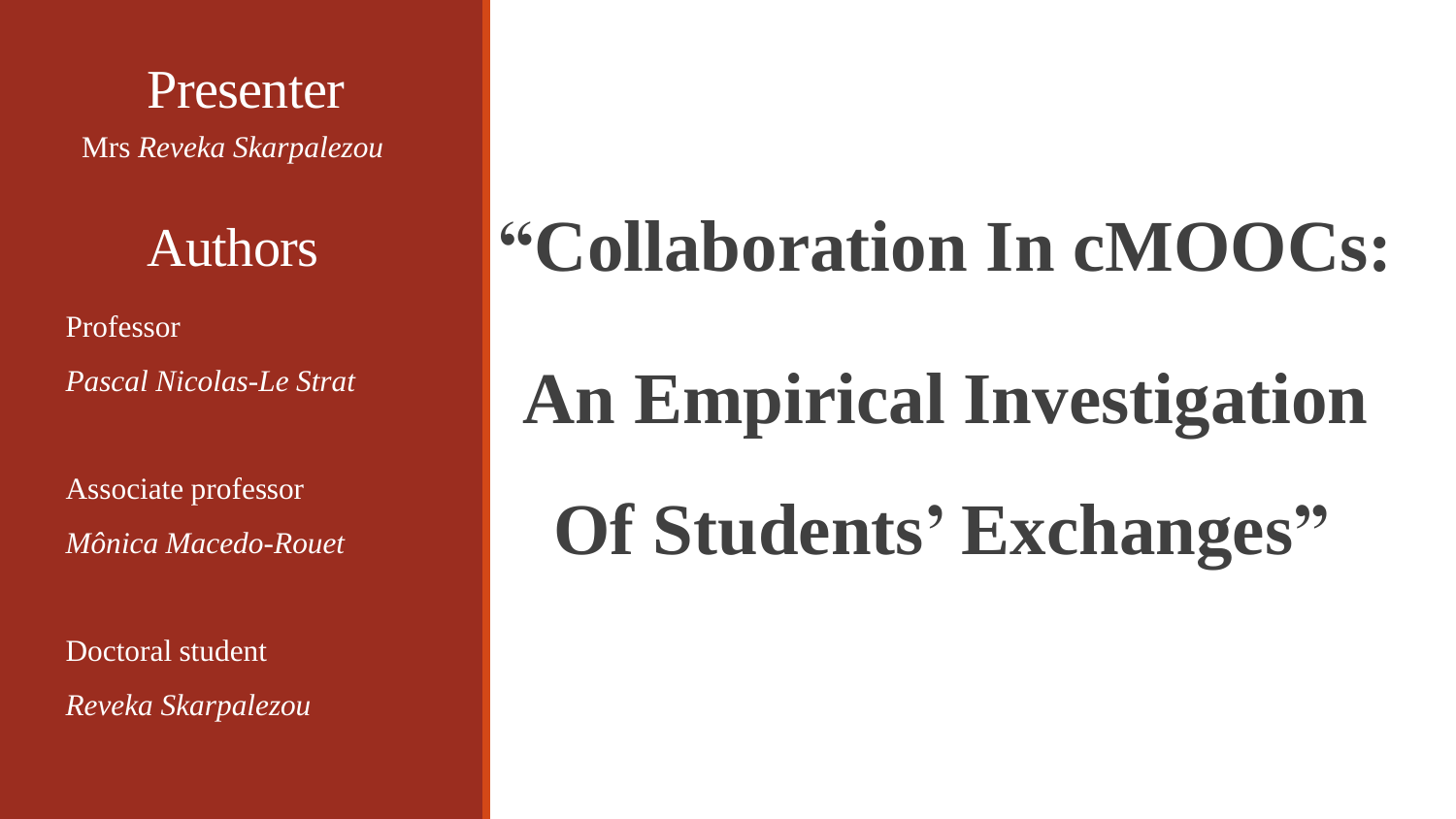Preliminary Communication of Doctoral research

## "*Collaboration, Mentoring and Tutoring in Massive Open Online Courses*"

Université Paris **8** Vincennes-Saint-Denis

### École doctorale de *Sciences de l' Éducation* Laboratoire **EXPERICE**

**Doctoral supervisor** *Pascal Nicolas-Le Strat* **Doctoral co-supervisor** *Mônica Macedo-Rouet*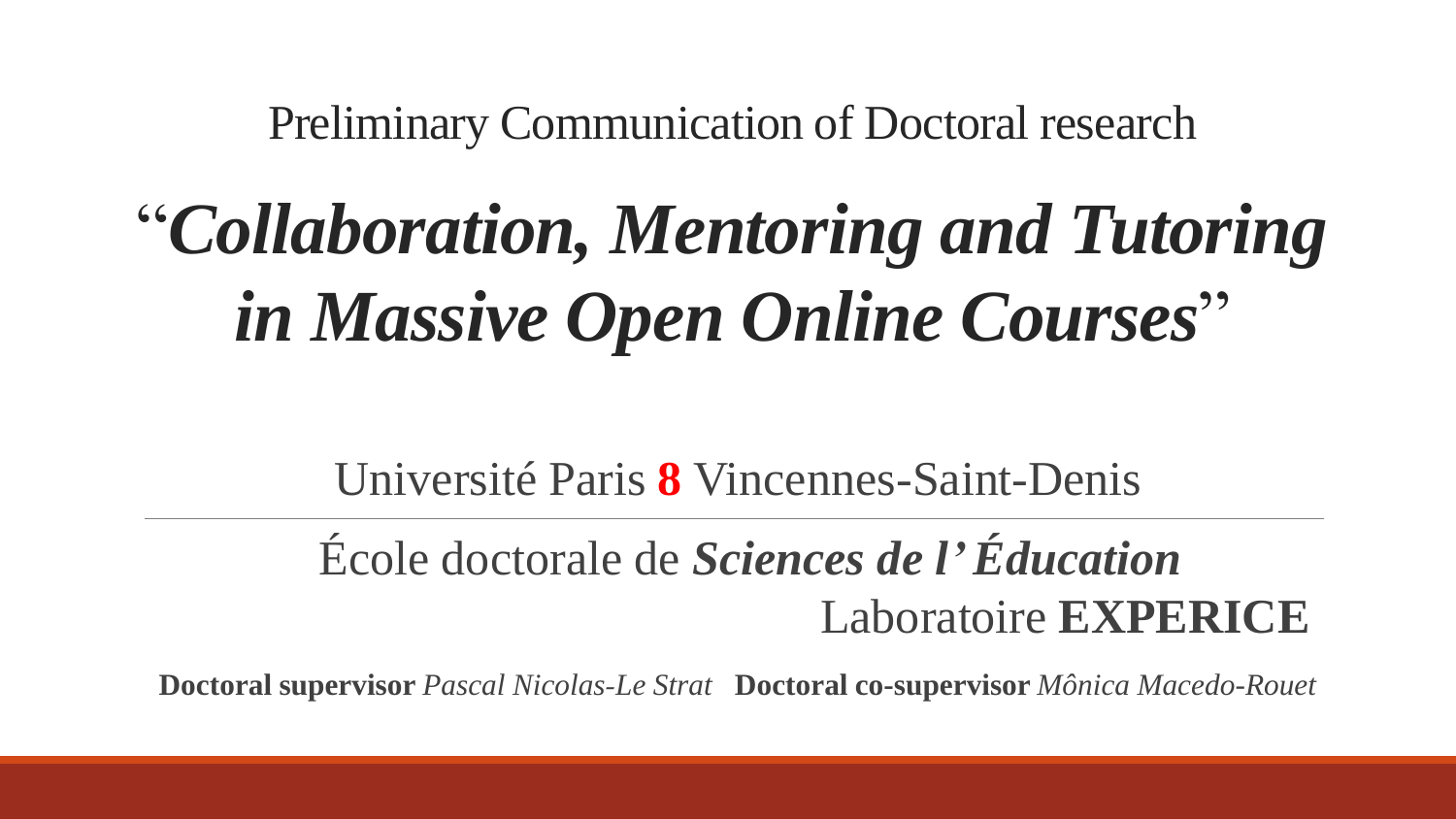## **Why** emphasize **Collaboration** in MOOCs?

### **MOOCs**

have been described as the worldwide spreading new trend in Online Education, as *"collaborative techie learning events"* (Pappano, 2012)

… *online learning and education* **could** be considered in **a more social and less individual dimension**  by **creating social bonds**  during and through learning events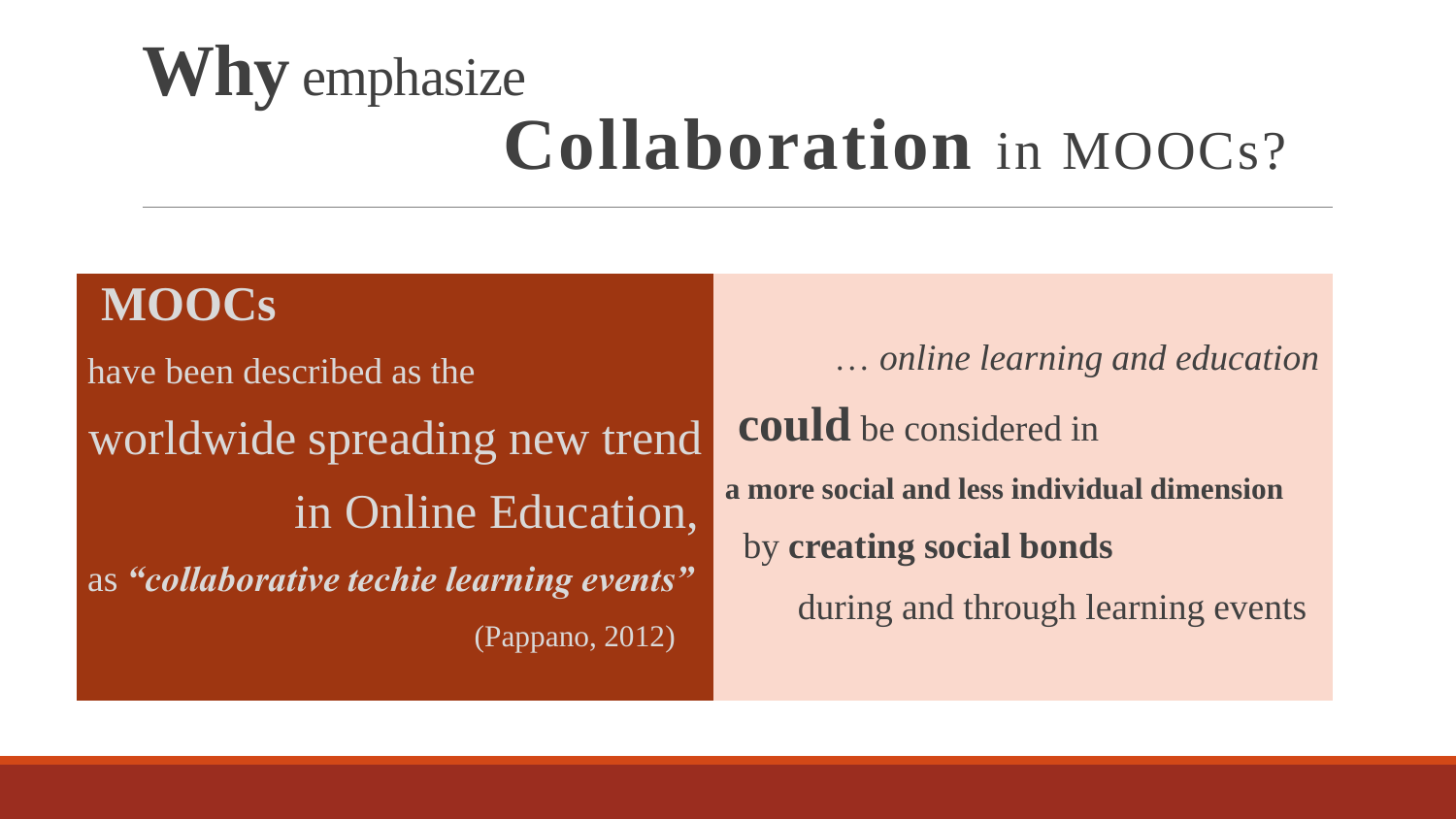### *The research aim* :

### Describe and Categorize

### **collaboration** between *students* in cMOOC forums

"*Collaborative learning" is an umbrella term for a variety of educational approaches involving joint intellectual effort by students, or students and teachers together*."

Leigh Smith, B. and MacGregor, J.T. (1992)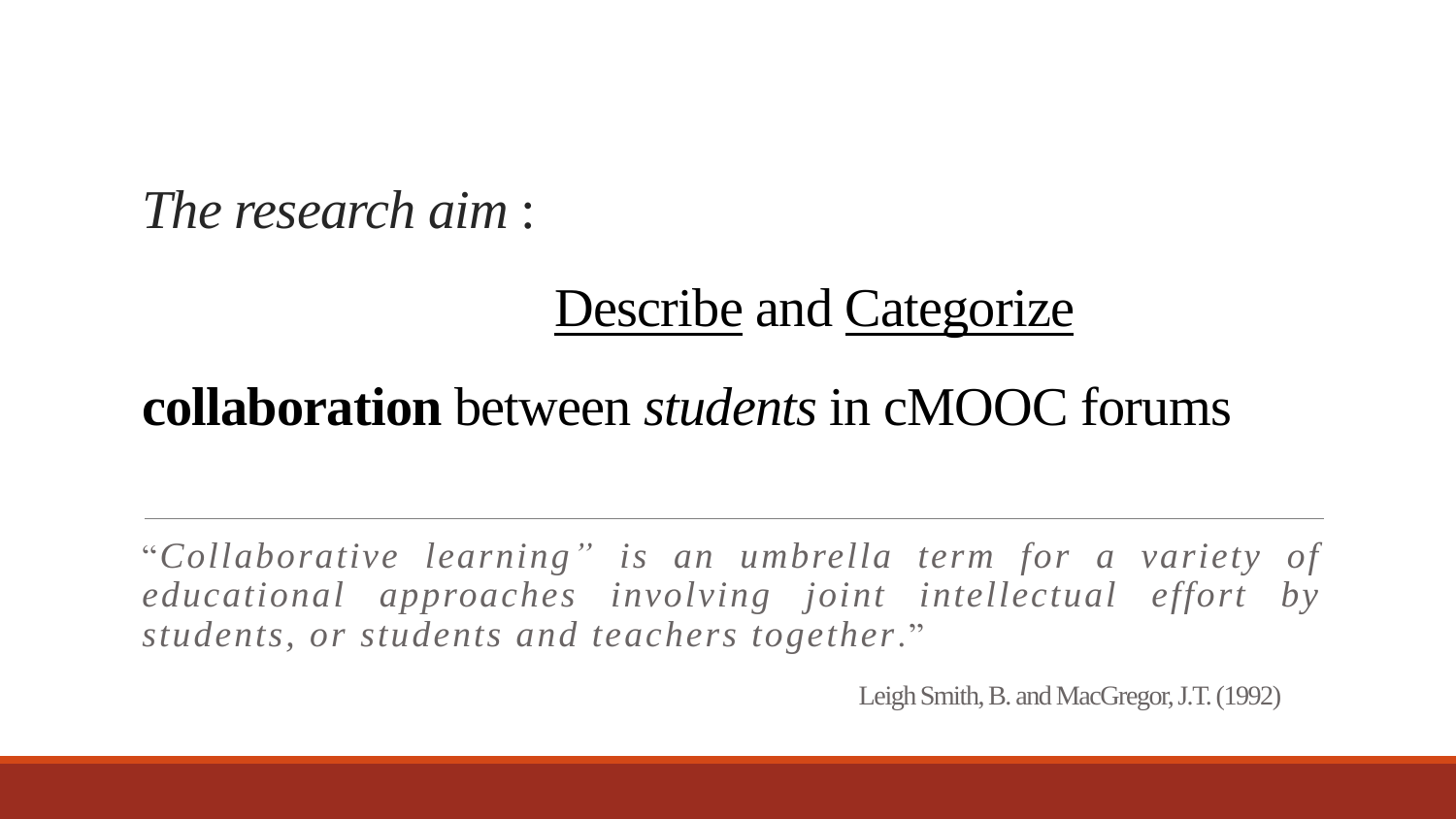### *Our initial question* :

define and nuance *Collaboration* 

in Computer Supported Learning

#### **COLLABORATION COOPERATION**

*"a situation in which two or more people learn or attempt to learn something together"*

Dillenbourg P. (1999)

"*collaborative activities are becoming integrated within comprehensive environments that include non-collaborative activities stretching over the digital and physical spaces and in which the teacher orchestrates multiple activities with multiple tools"*

Dillenbourg P., Järvelä S., and Fischer F. (2009)

*"Cooperative work is accomplished by the division of labour among participants. It is an activity where each person is responsible for a portion of the problem solving, whereas collaboration involves the mutual engagement of participants in a coordinated effort to solve the problem"*

Lehtinen, E., Hakkarainen, K., Lipponen, L., Rahikainen, M. & Muukkonen, H. (1999)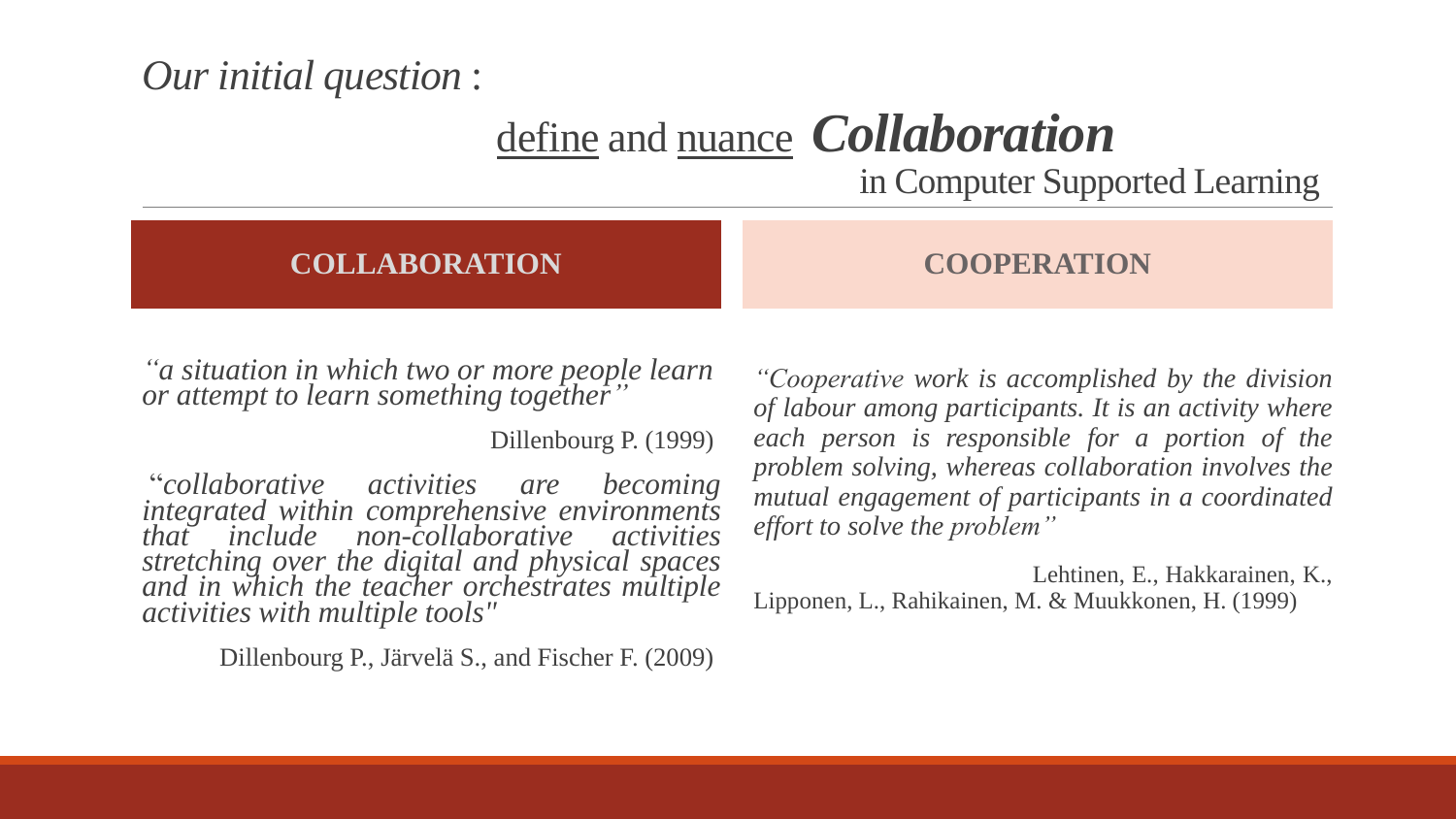Methodology

•Empirical

• Case study

• Convenience sampling

•(Participant) observation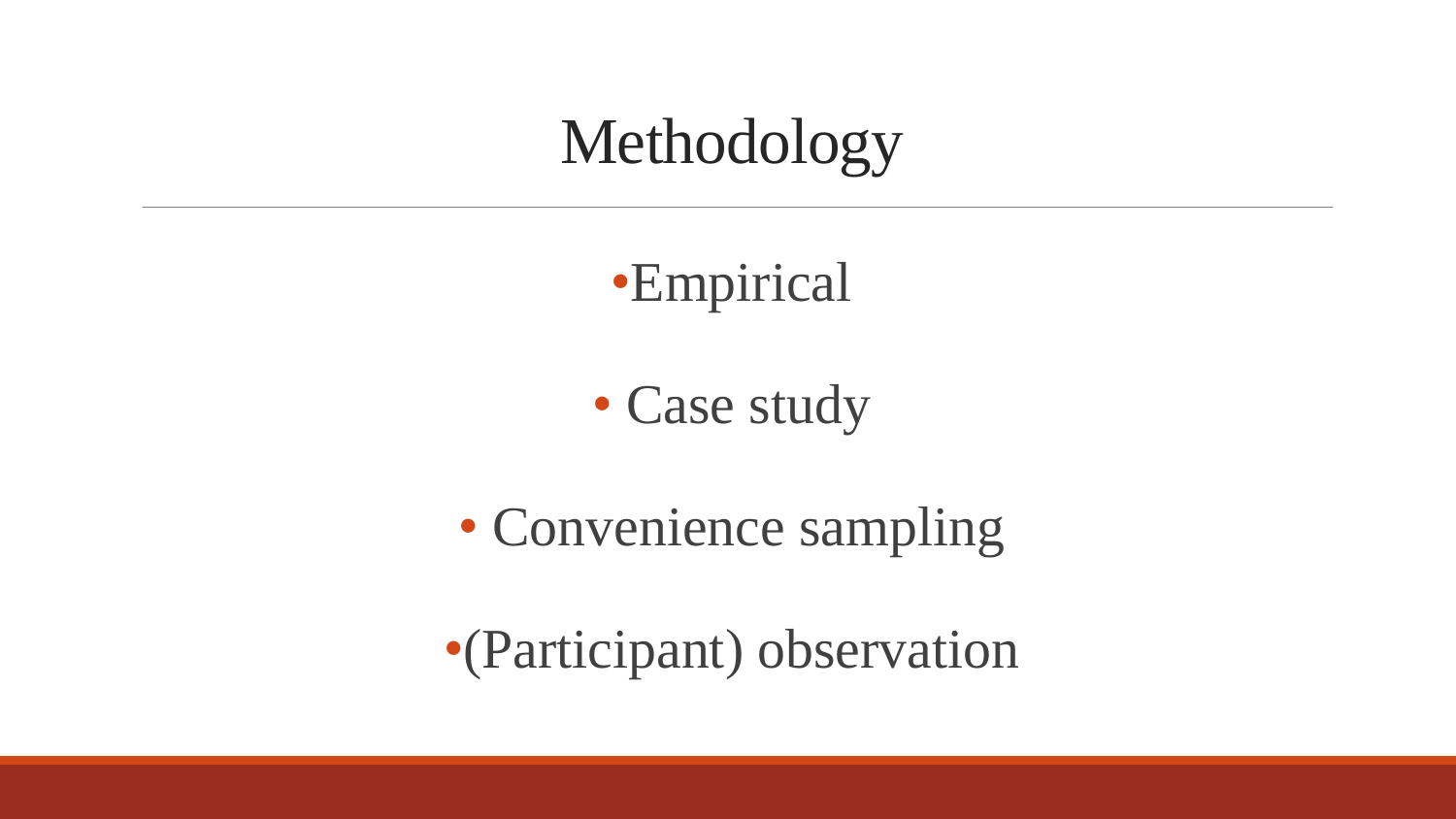## Main methodological issues:

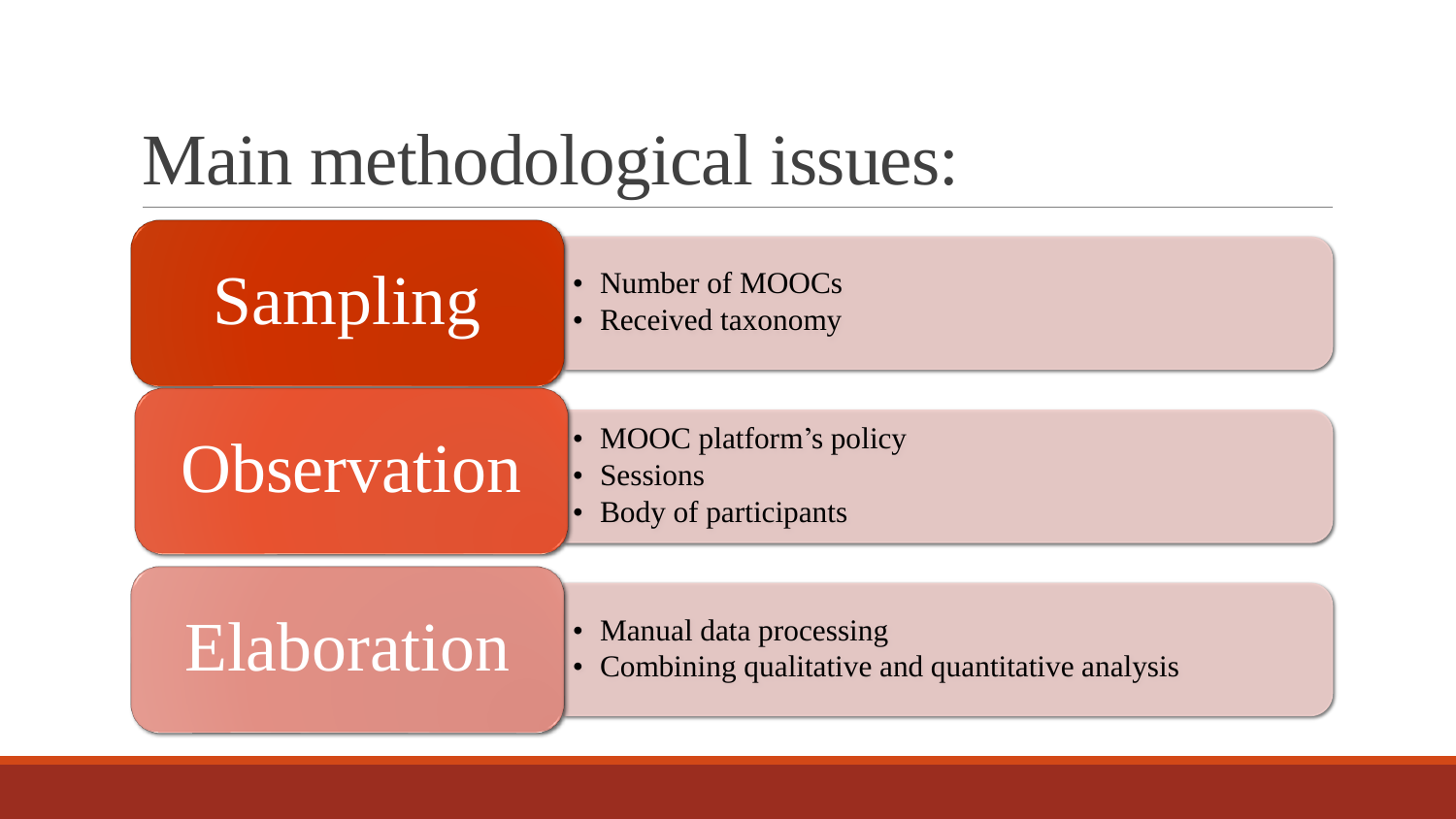## Research sample of cMOOCs

➢ **COURSERA** *" Learning to teach online"* University of New South Wales-Australia \* several sessions since 2017

➢ **edX "***The Leaders of Learning"* HarvardX

\* content and syllabus produced also in a French version (FUN)

➢ **FUN Université Numérique "** *Leaders of Learning : les pilotes du changement"* Harvard/HarvardX and CRI (Centre de Recherches Interdisciplinaires) \* French version of the edX MOOC "*The Leaders of Learning"*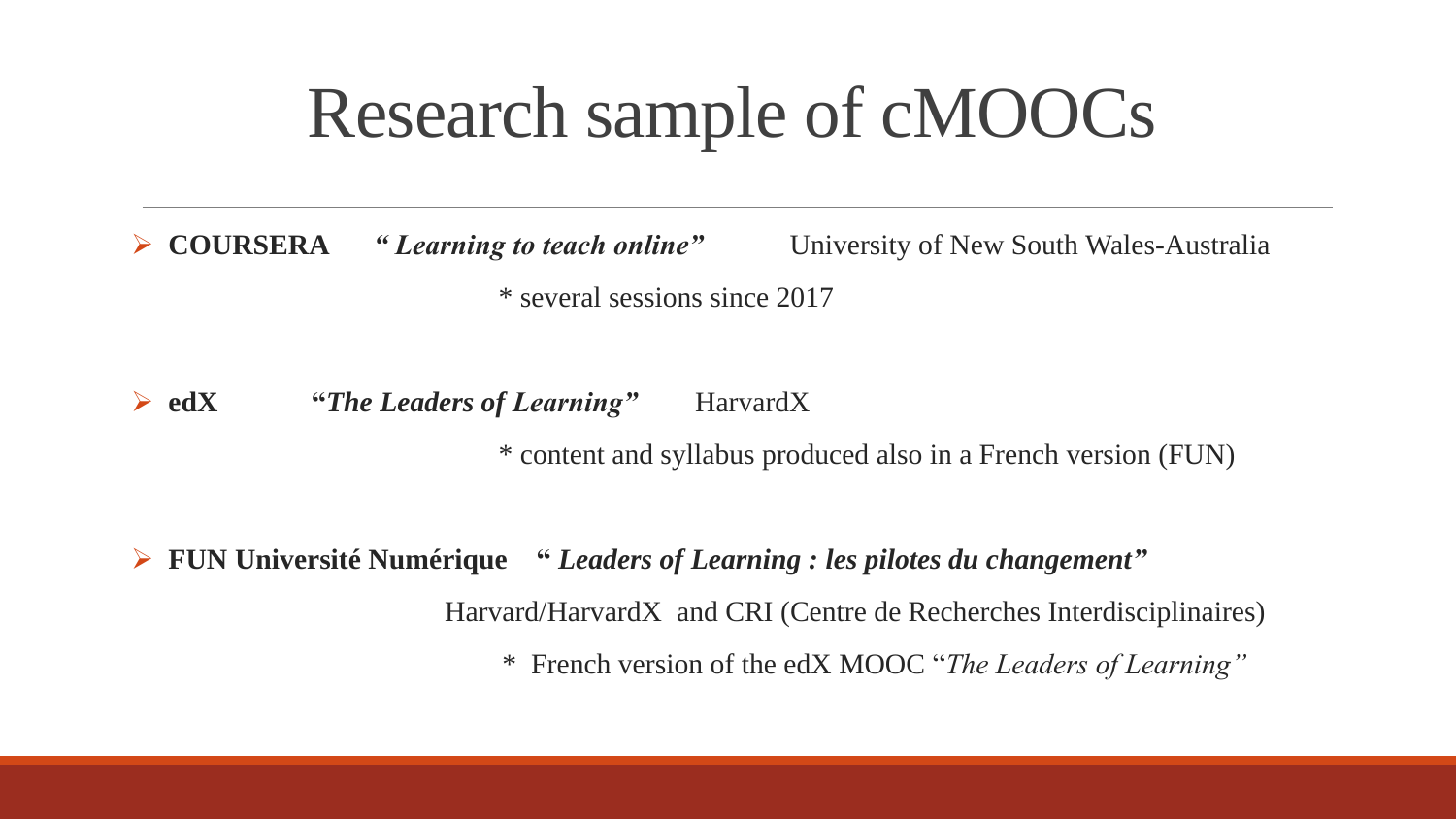### Preliminary results about the body of participants

- Observed cMOOC : *" Learning to teach online"*
- Sessions : *February-March 2018* and *all sessions from August 2016 to January 2019*
- Body of participants : *2 Instructors – 1 (2) teaching staff members - 12 mentors - approximate 165 students/learners*



**Mentors** "*learners who generously give their time to help others work through courses they have already completed*"

- they don't work for Coursera or for the institution offering the course
- they can't edit course materials
- they can't change grades
- **they answer learner questions in the discussion forums** • **they post new threads to spark discussion**
- they provide feedback to Coursera staff

They become Mentors after an email invitation, send by Coursera to learners who the provider think would be good candidates. To qualify as a good candidate, *mentors to be* need to pass the course with a good grade and **be active in the course by helping other learners in the forums**. They are invited to take a short training course.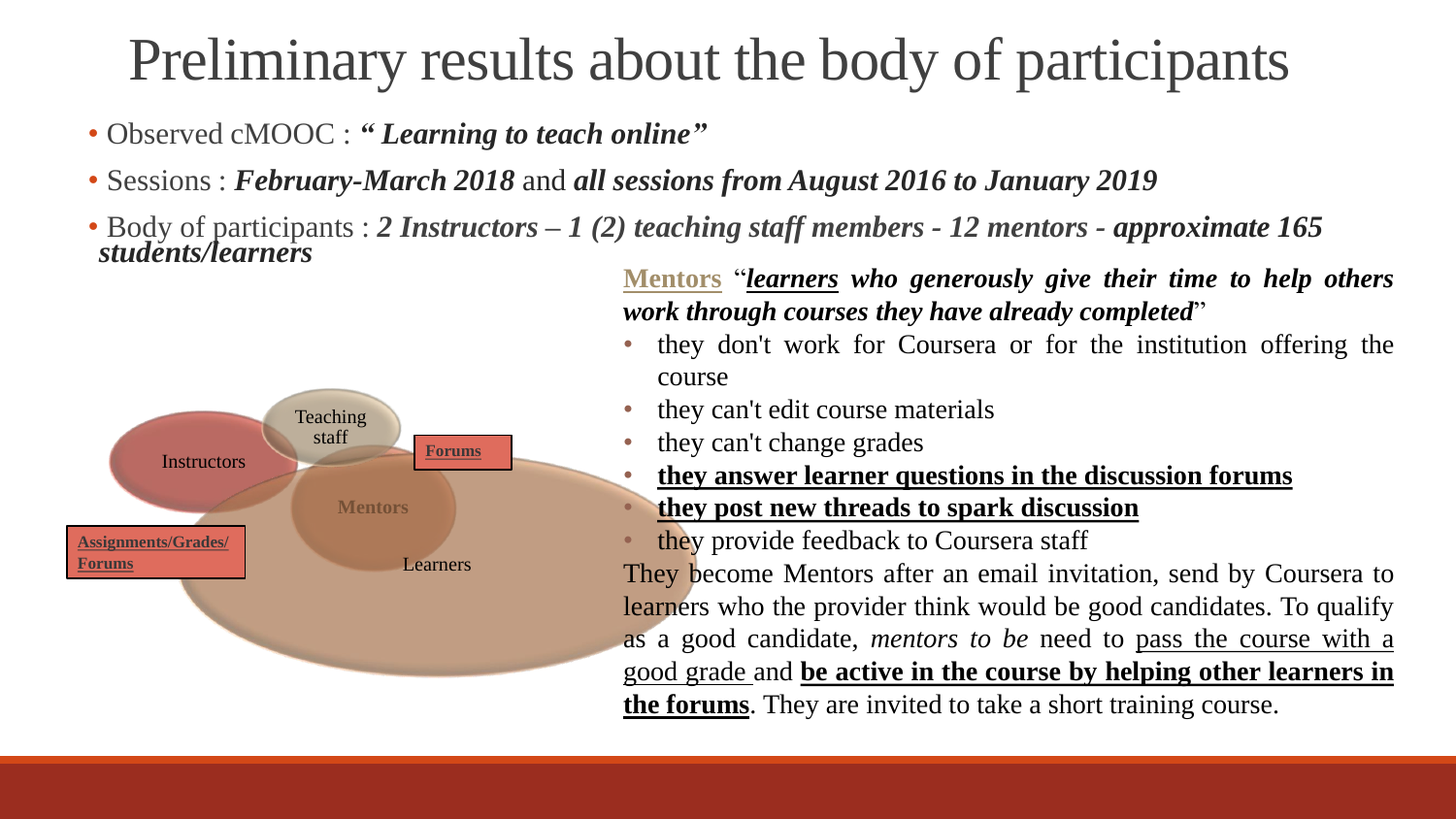### Early Conclusions based on Participants Identification

*According the "Meet and Greet" Forum and the Zee Map presence of participants*

- multiple postings of the same "introduce yourself" post by the same learner
- double postings by the same learner under another name or under "Anonymous"
- presence of learners who's progress was registered as "completed" although the session is about to begin
- posts in the forum and in the Map under different names.

Participants' Identification and Engagement are major obstacles to Collaborative Activities Design and Conduct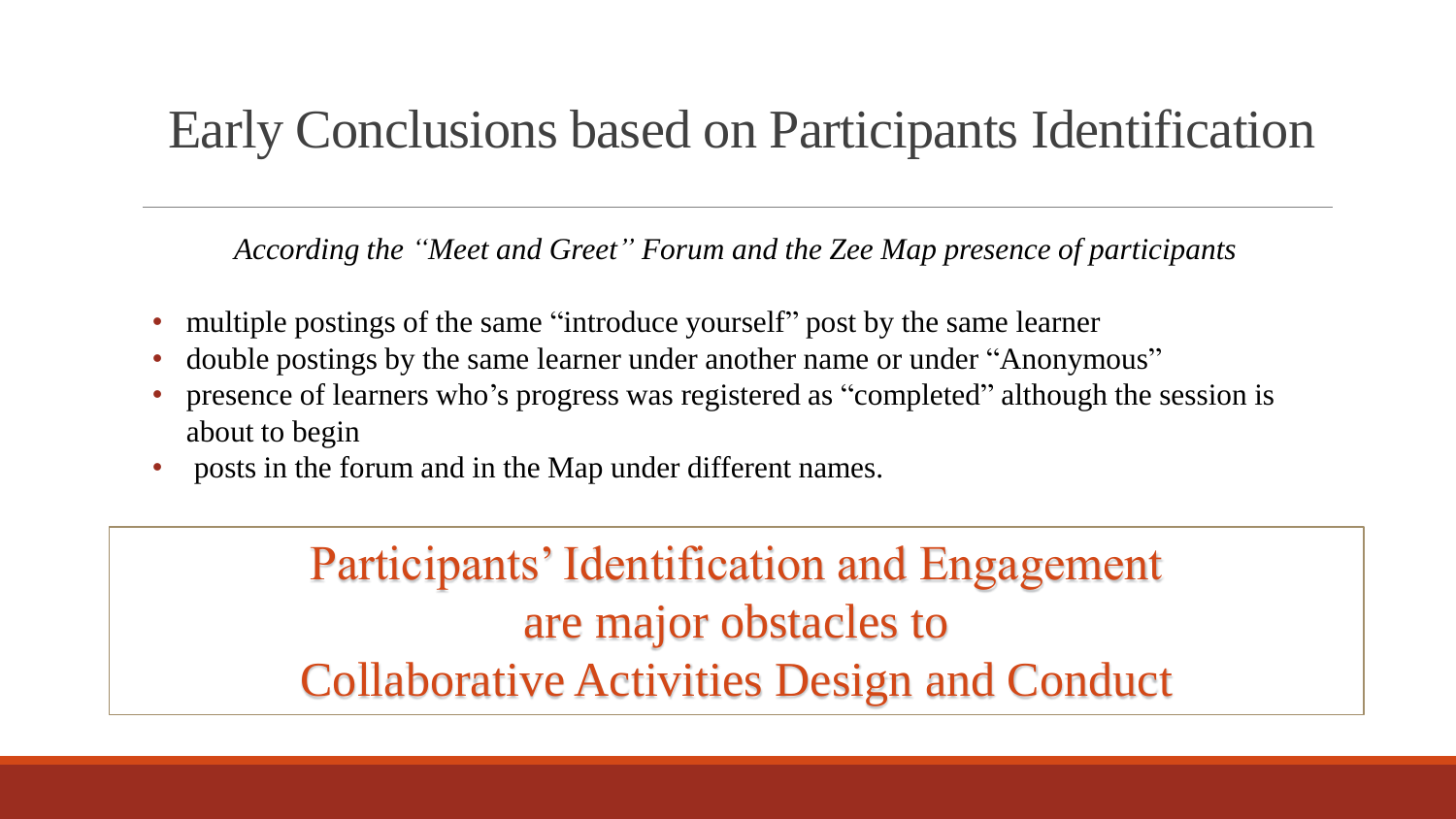## Quantitative Analysis of Forums Activity

(cMOOC observed: *" Learning to teach online"* **-** University of New South Wales-Australia / **COURSERA** )

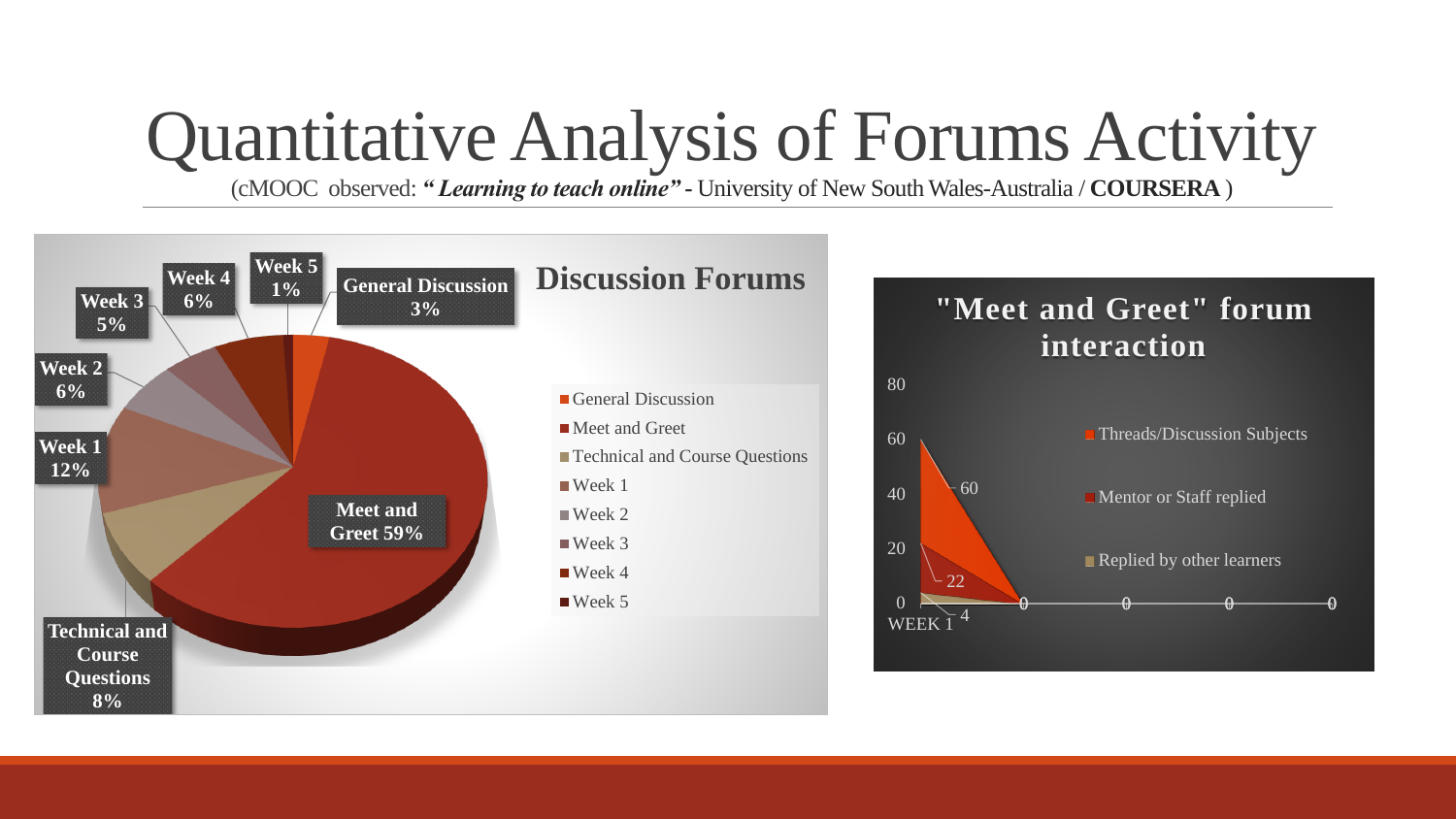### ➢Quantitative Analysis of Forums Activity

(cMOOC observed: **"** *Leaders of Learning : les pilotes du changement"*

Harvard/HarvardX and CRI (Centre de Recherches Interdisciplinaires))

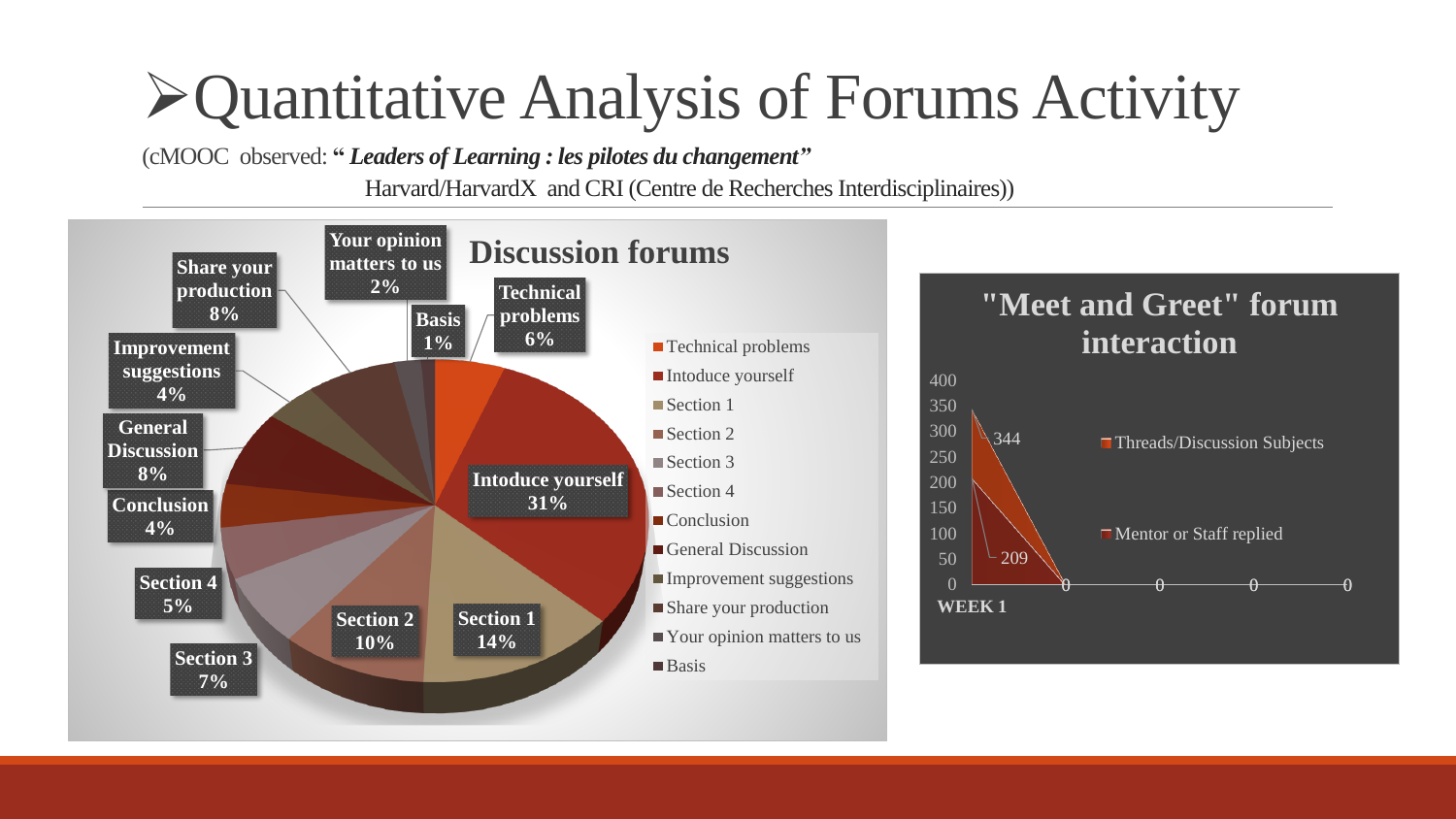

#### **Comparison of forum activity between the two cMOOCs**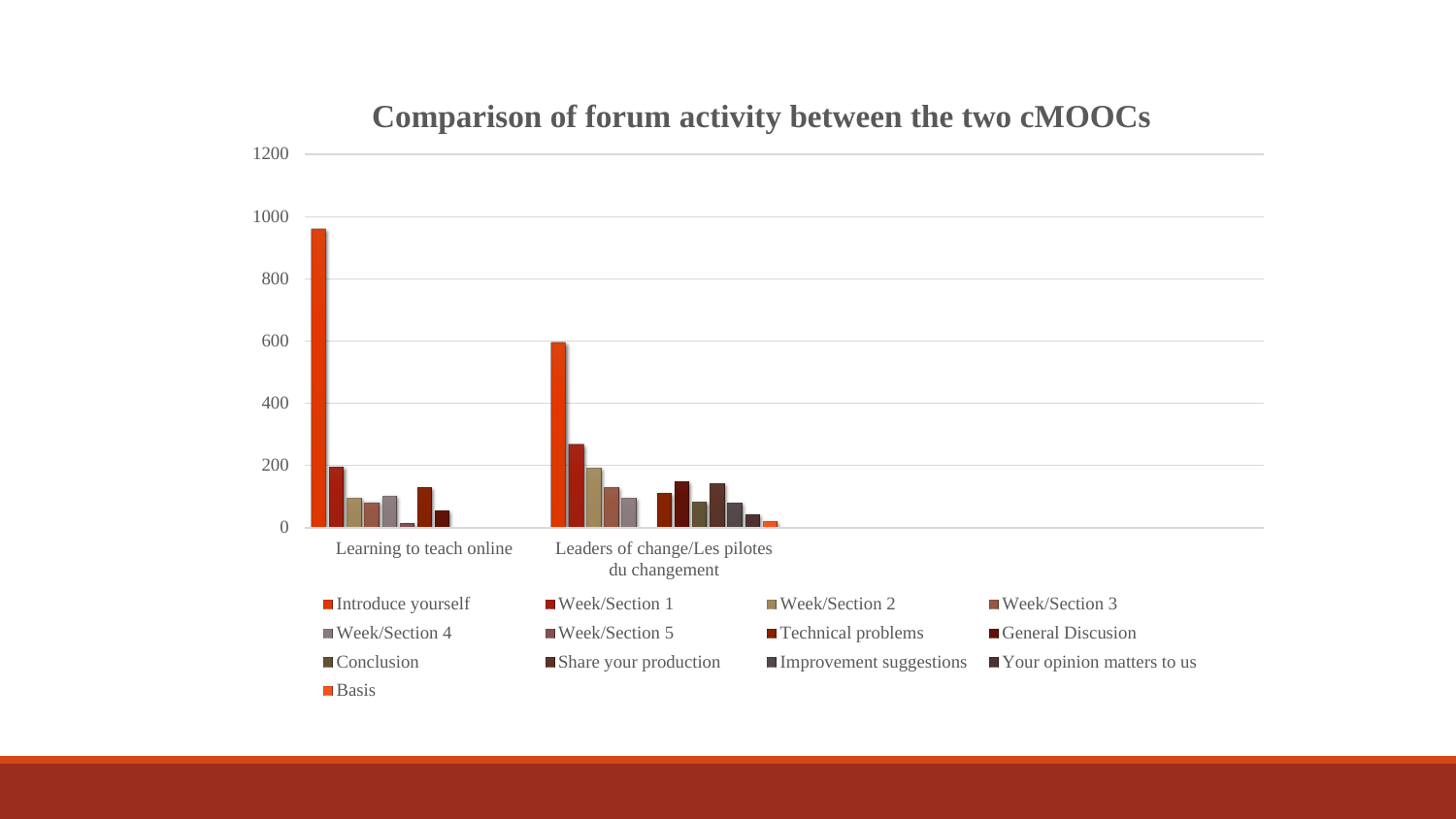### Further Observation and Data Elaboration

- **Quantitative analysis of forum activity and comparison** between **"***The Leaders of Learning" -* HarvardX / **edX** and **"** *Leaders of Learning : les pilotes du changement"* - Harvard/HarvardX and CRI (Centre de Recherches Interdisciplinaires) / **FUN Université Numérique**
- **Verification of quantitative analysis of forum activity by observation and data elaboration of another random cMOOC sample**
- **Qualitative analysis of forum interaction of the 3 initially observed cMOOCs in order to categorize the interactions of the learners**